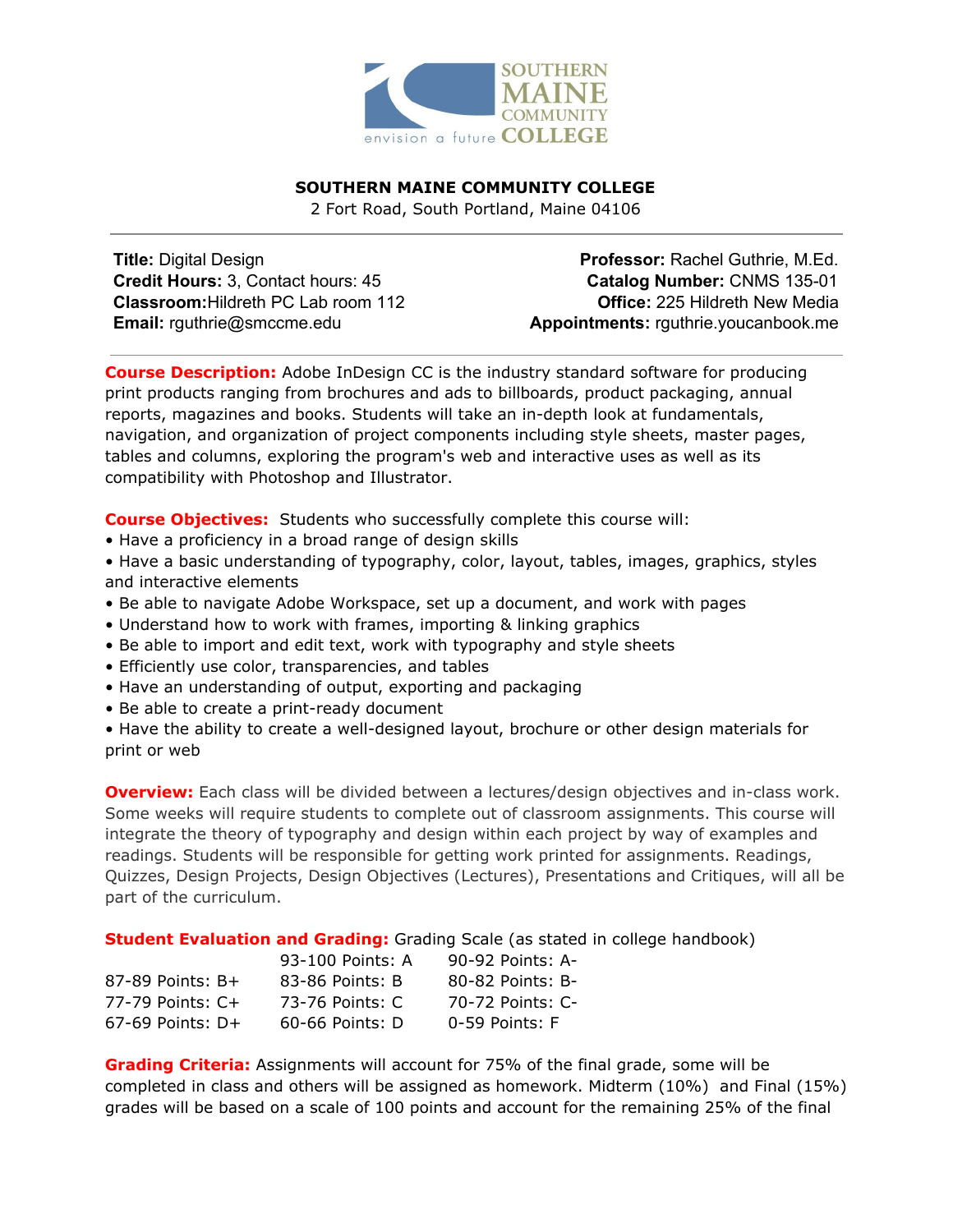grade.

**Text, Tools, and/or Supplies** Adobe InDesign CC Classroom in a Book Publication Date: 12/26/16 | ISBN-10: 0134664094 | ISBN-13: 9780134664095 Publisher: Adobe Press

• Occasionally some art supplies are needed for homework, plan on \$25

**Contact Your Instructor** Rachel Guthrie: rguthrie@smccme.edu Appointments: rguthrie.youcanbook.me Office: Room 225 Hildreth New Media, second floor

**Academic Dishonesty:** Plagiarism and cheating are serious offenses and may be punished by failure on exam, paper or project; failure in course; and or expulsion from the College. Plagiarism is reported as a violation of the Student Code of Conduct. For more information refer to the "Academic Dishonesty" policy in the University Undergraduate Catalog.

**Attendance & Missed/Late Work Policy:** You are required, as stated in the college handbook, to attend all classes. Your grade is determined by attendance and active participation in *every* class. Excused absences must be documented with doctor's notes or other official form of notification, make up work is your responsibility (contact your classmates). Three consecutive unexcused absences results in a reporting of your "Last Date of Attendance" which will show up as an AF (automatic failure). Four absences will constitute an AF. Exams and presentations cannot be made up. Missed in class work must be made up outside of the class. Assignments received more than one week late will not receive credit.

**Miscellaneous:** Cell phones, pagers, MP3 players, headphones and messaging are prohibited during class time. Please "silent" this equipment upon entering the classroom unless directed otherwise. Please do not disturb your fellow classmates during class or during open lab hours. Food and drink in the computer lab is prohibited.

**ADA (Americans with Disabilities Act):** Southern Maine Community College is an equal opportunity/affirmative action institution and employer. For more information, please call 207-741-5798. If you have a disabling condition and wish to request accommodations in order to have reasonable access to the programs and services offered by SMCC, you must register with the Disability Services Coordinator, Sandra Lynham, who can be reached at 741-5923. Further information about services for students with disabilities and the accommodation process is available upon request at this number. Course policies about online testing are modified to suit each individual's accommodations.

# **SMCC Pay-for-Print Policy**

# **Per Page Costs**

Each semester students receive a \$20 printing credit. The balance resets at the end of the semester and any remaining credits are removed. The cost varies depending upon page size and whether printing is done in black and white or color.

- 1. There is a \$0.10 per page fee for standard 8.5" by 11" black and white documents.
- 2. The reverse sides of duplex (double-sided) documents are free.
- 3. There is a \$.50 per page fee for standard 8.5" by 11" color documents.
- 4. There is a \$.20 per page fee for 8.5" by 14" (legal) or 11" by 17" (tabloid) black and white documents.
- 5. There is a \$1.00 per page fee for 8.5" by 14" (legal) or 11" by 17" (tabloid) color documents.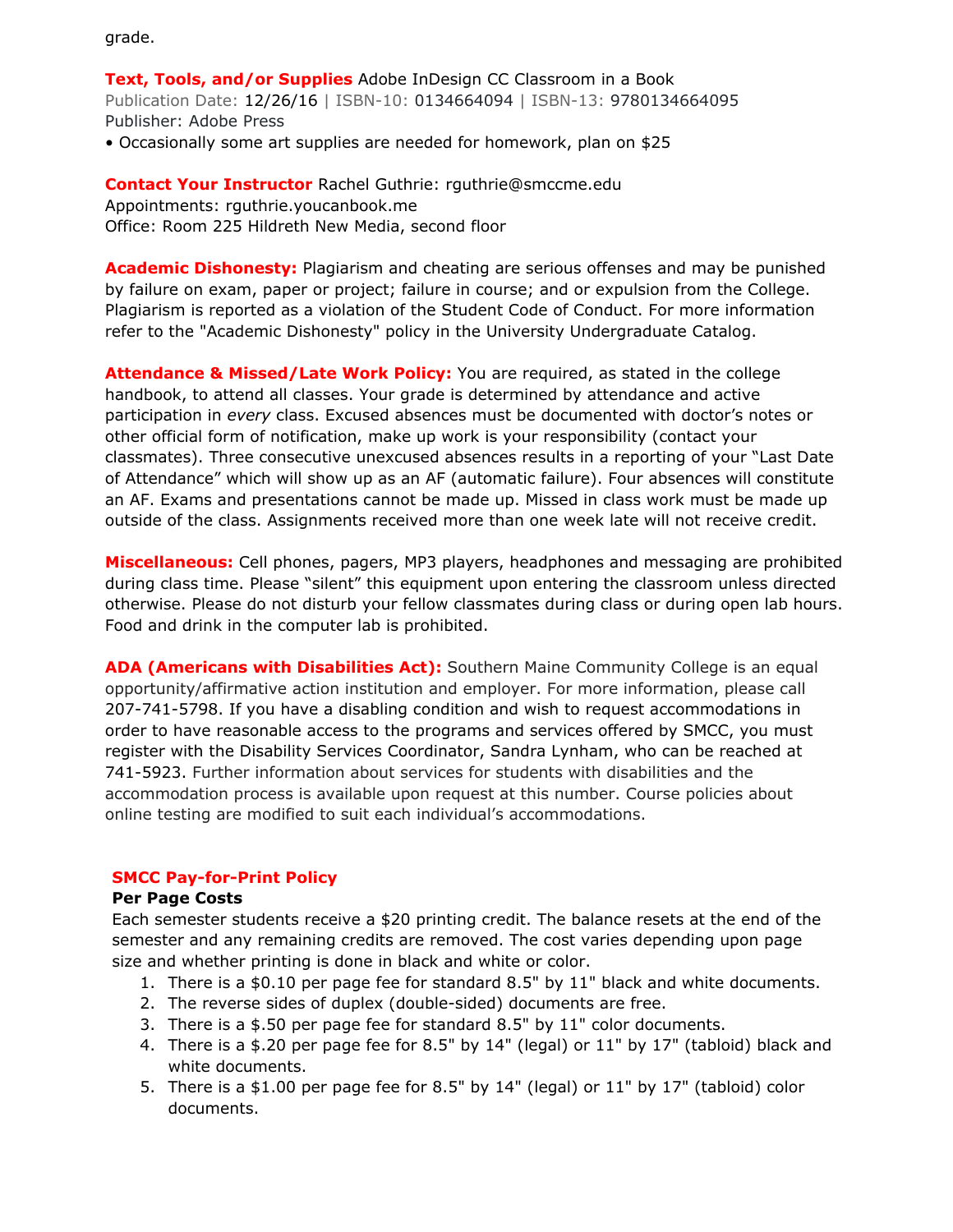Duplex charges (printing on both sides of a page) work in the following fashion: One page is \$0.10, two pages are \$0.10, three pages are \$0.20, and four pages are \$0.20, etc. The flipsides are free, but another sheet of paper is \$0.10. Please be aware that a document with any color at all (when printed to a color printer) will by default be printed in color. You are responsible for setting the print job to print black and white if you do not need color. For directions, please go to the IT Help tab in My SMCC.

**How does it work?** The College's pay-for-print system monitors printing on all printers (including those in general access labs, library printers, the Academic Achievement Center, Noisy Lounge and technology labs). Students can check the number of pages they have printed by using the Printing Balance tool available on SMCC computers (located in the lower right corner of the screen, near the clock). Departments with work study students who need to print documents for the department should contact the Help Desk at 741-5696 to have a special account set up.

**Refunds** Print jobs are eligible for a refund in the event of mechanical or electronic error on the part of the printer, print server, or software used to submit the job. Jobs are not eligible for a refund in cases where the job was not set up correctly, was submitted multiple times, or the student is not satisfied with the result. To request a refund, please bring the offending print to the IT Department in the basement of the Ross Technology Center. Refunds will be granted in the form of a credit to the student's account.

**Why is SMCC charging for printing?** The pay-for-print system is an effort to control escalating printing costs. Charging for printing helps offset the increasing cost of supplies and encourages students to conserve resources. To find ways to reduce your printing charges, please go to the IT Help tab on My SMCC. If you have questions about the pay-for-printing policy or your printing charges, please contact the Help Desk at 741-5696 or send an email to helpdesk@smccme.edu. Be sure to log OUT of the system when you've finished your printing, to prevent unauthorized access to your account.

### **Add-Drop Policy**

Students who drop a course during the one-week "add/drop" period in the fall and spring semesters and the first three days of summer sessions receive a 100% refund of the tuition and associated fees for that course. Please note any course that meets for less than the traditional semester length, i.e., 15 weeks, has a pro-rated add/drop period. There is no refund for non-attendance.

### **Withdrawal Policy**

A student may withdraw from a course only during the semester in which s/he is registered for that course. The withdrawal period is the second through twelfth week of the fall and spring semesters and the second through ninth week of twelve-week summer courses. This period is pro-rated for shorter-length courses. To withdraw from a course, a student must complete and submit the appropriate course withdrawal form, available at the Enrollment Service Center (no phone calls, please). The designation "W" will appear on the transcript after a student has officially withdrawn. A course withdrawal is an uncompleted course and may adversely affect financial aid eligibility. Failure to attend or ceasing to attend class does not constitute withdrawal from the course. There is no refund associated with a withdrawal.